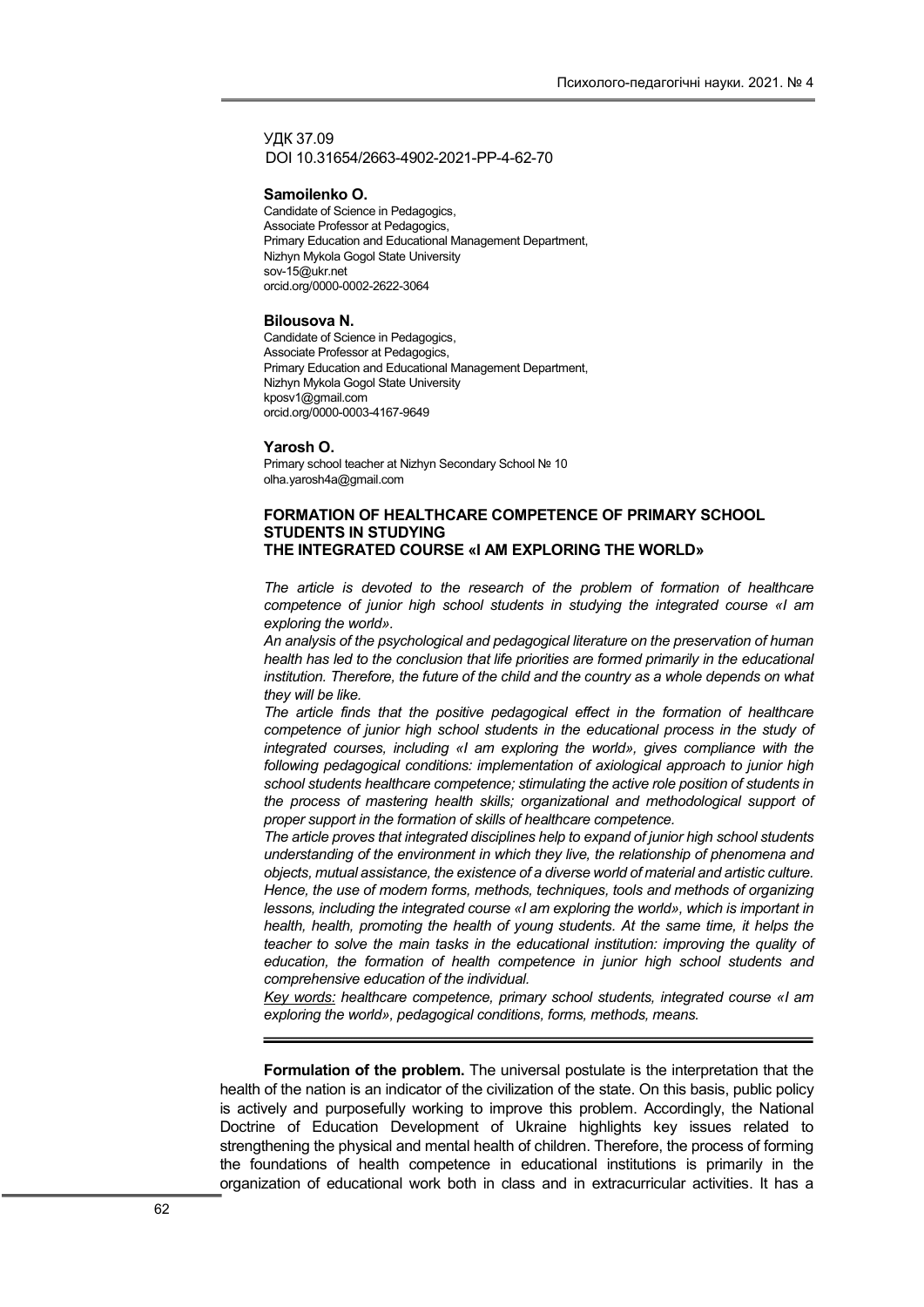positive effect on the formation of an active and healthy personality, develops valeological feelings, strengthens the belief in caring for and strengthening one's health, and so on.

Developing health competencies from an early age is a major challenge not only for the family but also for the education system. It is from the level of mental and physical condition of the individual, his health depends on the well-being of society as a whole, so the formation of health-preserving competence in primary school students in the modern world is a very important issue. In this sense, the key postulate is that the child's attitude to his own health directly depends on the formation of this concept in his mind [9].

The problem of forming ideas about a healthy lifestyle is currently being considered at the state level in connection with the negative trend of deteriorating health of all sociodemographic groups of Ukraine, especially children and youth. The interest of scientists in this dilemma is not accidental [16]. The focus of the individual on the formation of health competence – a process quite complex and controversial. It is influenced by the peculiarities of state development and public opinion, environmental circumstances, the technology of the educational process, the personality of the teacher, as well as the peculiarities of family upbringing.

Analysis of recent research and publications. Therefore, the problem of formation of human health competence is one of the central places in the development of scientific foundations of pedagogy and psychology (V. Alemovskaya, V. Bondin, G. Zaitsev, S. Kozlova, L. Tatarnikov, etc.); medicine and physiology (V. Dubrovsky, Y. Lysytsyn, B. Chumakov, etc.); ecology (Z. Tyumaseva, etc.), etc. This issue is also widely discussed by a cohort of scientists (N. Bibik, T. Demyanchuk, L. Kangishevska, S. Karpenchuk, B. Kobzar, O. Matvienko, S. Martinenko, T. Ponimanska, G. Pustovit, G. Tarasenko, V. Shakhov, N. Shchurkova, etc.), which focus on the formation of the educational environment, the organization of leisure for children and youth, and the humanization of extracurricular activities with primary school students and more. Scientists believe that the pedagogical system can function effectively and develop only if certain conditions are met. Researchers also note that the formation of health competence should be based on certain principles (voluntariness, planning, systematicity, integrity, diversity, efficiency, optimality, compliance, etc.) and on various forms of organization of the educational process (mass, group, individual) [7, p. 125–127].

The purpose of the study is to scientifically substantiate the ways of forming the health-preserving competence of junior schoolchildren in the study of the integrated course «I am exploring the world».

Presenting main material. The formation of health competence within the educational process occurs while studying a certain cycle of disciplines that are concentrated within integrated courses and depending on certain pedagogical conditions of the educational environment, choosing of special tools, methods, forms of learning. School practice offers a number of disciplines that involve the study and practical application of medical, physiological, hygienic and other aspects of health. In the conditions of NUS, students acquire similar knowledge and skills in studying integrated courses, in particular «I am exploring the world» [11]. This increases the level of their knowledge and promotes the skills and abilities to lead a healthy lifestyle, hygiene and physical culture, methods of preventing the negative effects of hypodynamics, active and passive rest, a set of health exercises (exercise minutes, health minutes), basics of human biorhythmology and nature). However, despite the number of positions on the basics of health care, this complex still covers the problem of health care in some fragments, which does not allow to comprehensively influence the motivational sphere of students, provide them with a sufficient level of knowledge on health care competence. Therefore, this problem requires an integrated approach and is extremely relevant in today's changing world [16].

It should be noted that the educational process requires an organizational and activity approach to the definition and implementation of special pedagogical conditions of the researched problem, which will meet the goals of development of the younger generation. Ensuring organizational and pedagogical conditions in general covers all areas of interaction (teacher, student, parents, environment). In this sense, the opinions of scientists A. Zubko, B. Chizhevsky and others become important. They argue that organizational and pedagogical conditions are varieties of pedagogical conditions. They reflect the functional dependence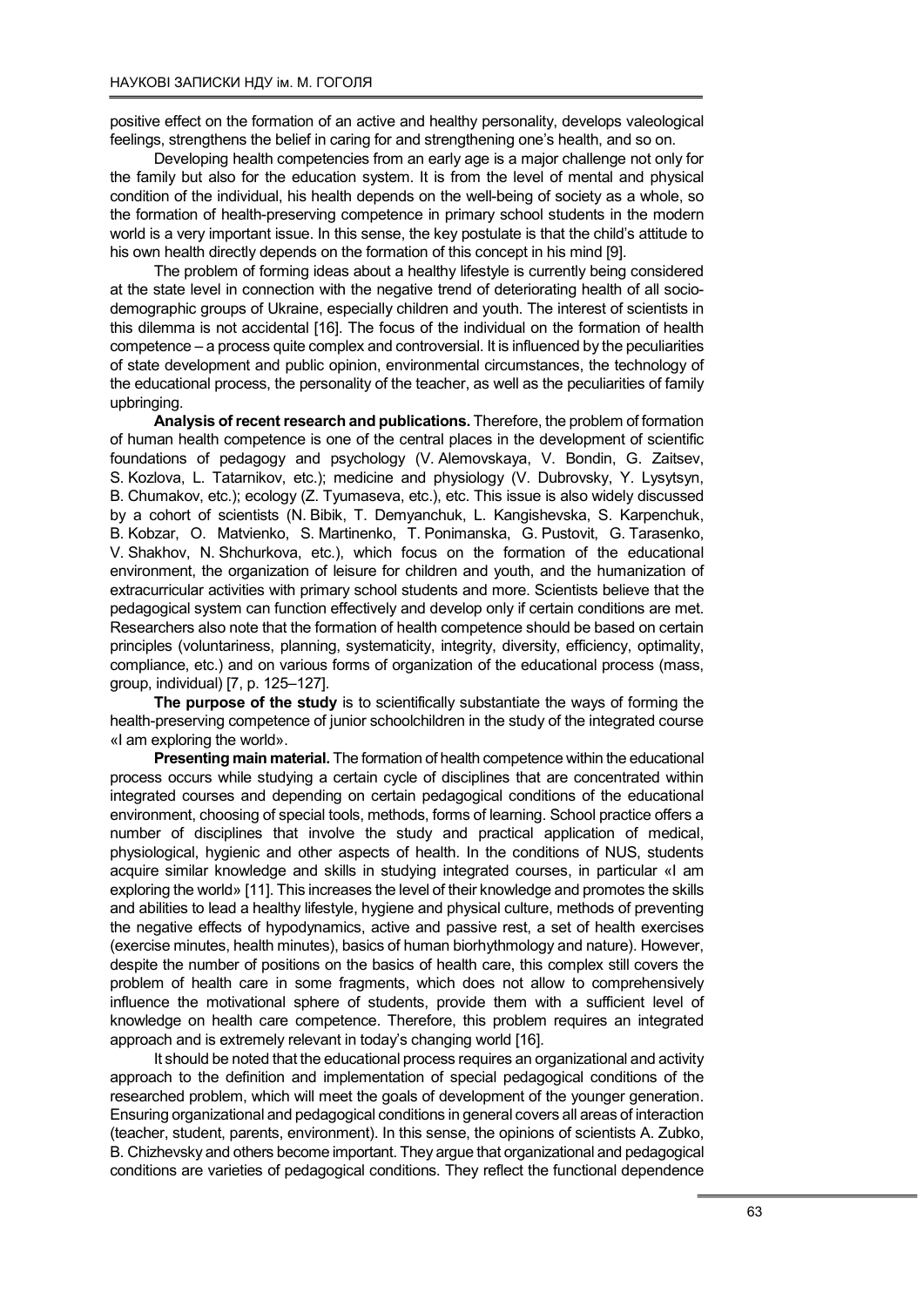of the components of pedagogical phenomena on the set of things in different manifestations; provide improvement of the educational process (both material and technical and educational and methodological) [5].

In these circumstances, we can consider the pedagogical conditions for the formation of health competence in primary school students in the integrated course «I am exploring the world» as certain circumstances of the educational process, which takes into account existing learning conditions and provides ways to transform these conditions and used elements of content, methods and organizational forms of learning, taking into account the principles of integration.

This implies that the pedagogical conditions should be the structural shells of pedagogical technologies or models that reflect the structure of future human life while ensuring a culture of interpersonal relationships of participants in the educational process.

We agree with the opinion of scientists (B. Ananiev, L. Bozhovych, L. Vygotsky, G. Kostyuk, etc.) that the primary school age is the age that has huge reserves for the development of health-preserving competence, in which they can favorably acquire life skills and abilities. Such positions determine today the main tasks of the modern school to form their own need to value their own health and life as the highest individual and social value [7]. We are convinced that this gives grounds to claim that the result of such an approach to the educational system, especially according to the concept of the New Ukrainian School, will be much more successful in creating and implementing the following (in our opinion) pedagogical conditions with their underpinnings:

1) Implementation of the axiological approach to the formation of health competence in primary school students:

3) fostering respect for national customs and traditions based on knowledge of their origin and significance in the life of the people;

4) demonstration of their own behavior aimed at maintaining and promoting health;

5) instilling traditions of human values;

6) fostering a negative attitude towards antisocial behavior.

2) Stimulation of active role position of primary school students in the process of formation of health-preserving competence by mastering HLS skills:

appropriate organization of the educational process and health work;

 creating a subject-development environment that can influence the development of the child's personality;

 change of different activities both during lessons and in extracurricular activities according to age;

• intensification of participation in joint activities of all persons concerned in the formation of health competence [2; 5].

3) Organizational and methodological support for proper support for the formation of health-preserving competence:

5) special teacher training;

6) creativity of the teacher in providing knowledge in the field of health care;

7) counseling and working with parents on a specific problem;

8) systematic, continuous and consistent learning in the process of forming health competence [2; 5].

We will consider these three conditions in more detail in relation to the subject of our study and explain why we distinguish them. Of course, based primarily on the fact that the educational process should affect the value-oriented development and appropriate behavior of the individual, we have identified the first pedagogical condition with its underpinnings, compliance with which will saturate the educational environment with emotional background, friendliness, understanding and cooperation.

In addition, these components are thoroughly spelled out in the content of the integrated cycles NUS-1 and NUS-2. They are also relevant because it is in view of instilling a common culture of people that universal and national values are assimilated. Therefore, it seems logical to us that in the formation of health competence in junior high school students should pay attention to folk customs and traditions, which is natural in educating them in the basics of traditional culture [11].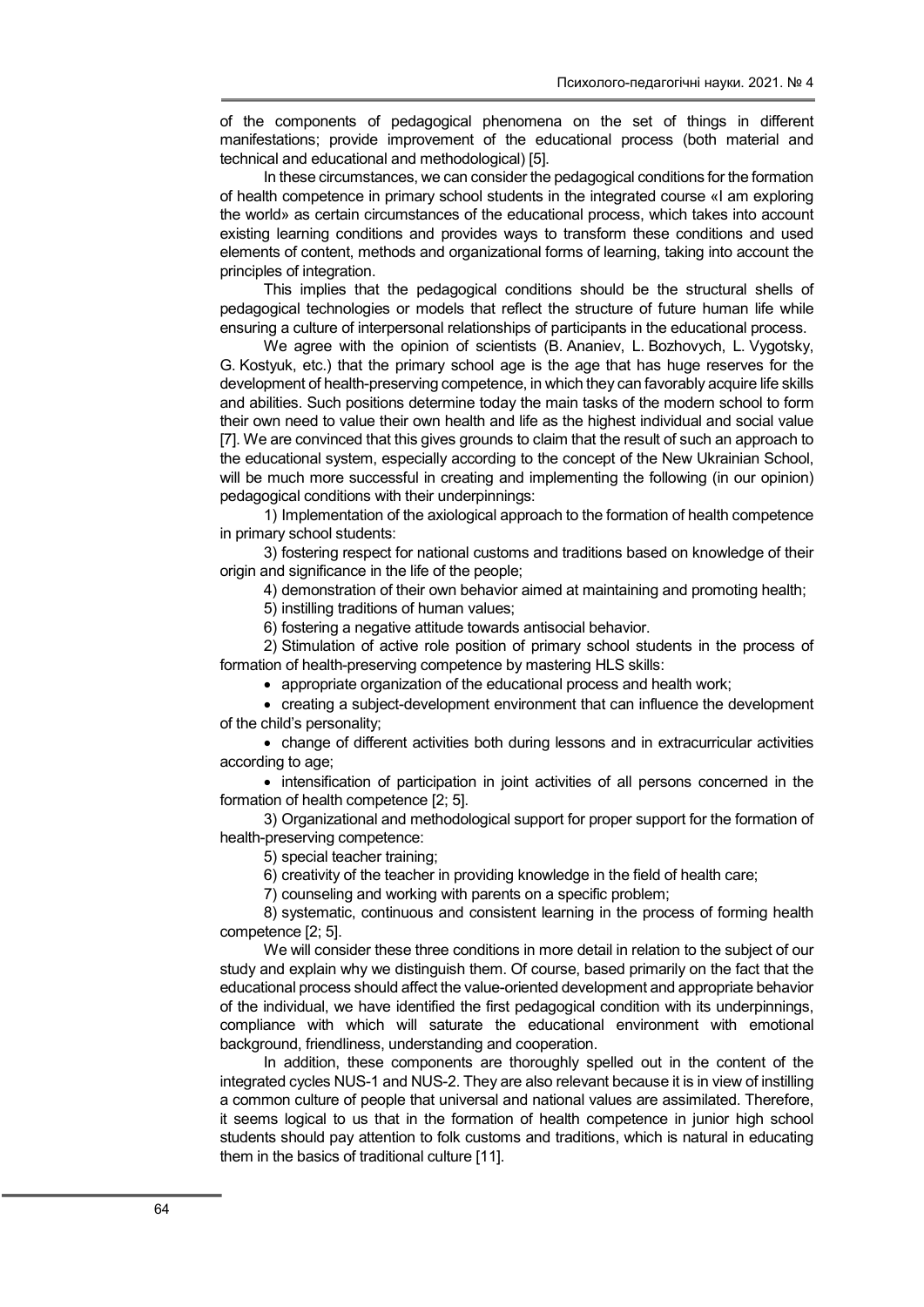As you know, traditions and customs are shared from generation to generation, described in fairy tales and stories. Therefore, both at home and in the school environment, they will contribute to the formation of valeological consciousness of children, because they transmit examples of positive behavior in various life situations.

On the one hand, when studying the integrated course «I am exploring the world», primary school students will have a noticeable influence of customary law traditions of Ukrainian culture, which is important in the legal consciousness of the child. Under these circumstances, a value attitude towards people will be formed on the basis of the need for communication. The new paradigm emphasizes that the need for humanized communication is impossible without mutual assistance, mutual understanding, mutual respect, compassion and empathy. Accordingly, it is proposed to take into account the traditions in which there is a great potential for such forms of human interaction – respect for elders, charity, etc [2; 3].

On the other hand, it is equally important to assess people's relationships. Knowledge of legal culture, which is present in all types of human life, is extremely necessary for schoolchildren. Therefore, the formation of health-preserving competence and the foundations of legal culture should take into account the peculiarities of the national character (generosity, conscientiousness, attention to others, respect for people, diligence, etc.).

The peculiarity of the second pedagogical condition proposed by us and its subconcepts, in the formation of health-preserving competence in primary school students, is their active health-preserving position. First of all, it involves their awareness of health, its components, while developing the emotional sphere and stimulating intrinsic motivation. Therefore, while studying the integrated course «I am exploring the world» it is very important to include children in various health activities, taking into account individual interests and abilities. In this way, they will develop a sense of responsibility for their own health and their classmates. In this way, students will be able to reveal their abilities, assert themselves in activities of interest to them.

This logically reveals the content of the third pedagogical condition and, of course, its preconditions, which provide proper pedagogical support for the educational impact on a healthy personality, established by national trends, universal spiritual values. This accumulates the heritage of culture and ensures the continuity of life of generations [6].

According to the above pedagogical conditions in the organization of the educational process, in particular in the integrated course «I am exploring the world», we can contribute the formation of health competence as a set of knowledge, skills and abilities. But it is also impossible without co-creation with the family. In other words, a harmonious combination of efforts of parents and teachers. After all, the statement of the famous teacher V. Sukhomlynsky remains relevant, that the full and comprehensive development of the child is possible under the condition of unanimity of family and school [13, p. 412]. We agree with this view and are convinced that the synthesis of family and school upbringing is the basis for understanding a healthy lifestyle and contributes to adequate social education and is an important incentive to maintain family health. Turning to the columns of the history of pedagogy, we can note the importance of their own behavior of parents, as emphasized by A. Makarenko [8, p. 59]. In particular, his conviction that parents bring up not only when they talk to the child, but also every moment of their lives. Therefore, it seems to us that mutual understanding, trust and respect between all members of the educational process are very important for the formation of health-preserving competence of primary school students in this sense.

Also, the state of development of health-preserving competence will largely depend on the methodological training of teachers in this area. In such circumstances, teachers must be clearly aware of the main goals, objectives, forms and methods of such work on the health of the younger generation. It seems right to us that high-quality performance of primary education teachers of their educational functions should include: theoretical and methodological, practical training in the formation of the foundations of a healthy lifestyle; ability to implement methods of educational work taking into account the health function. Therefore, it is appropriate to characterize the practical organization of the integrated course «I am exploring the world» in accordance with the goal [14].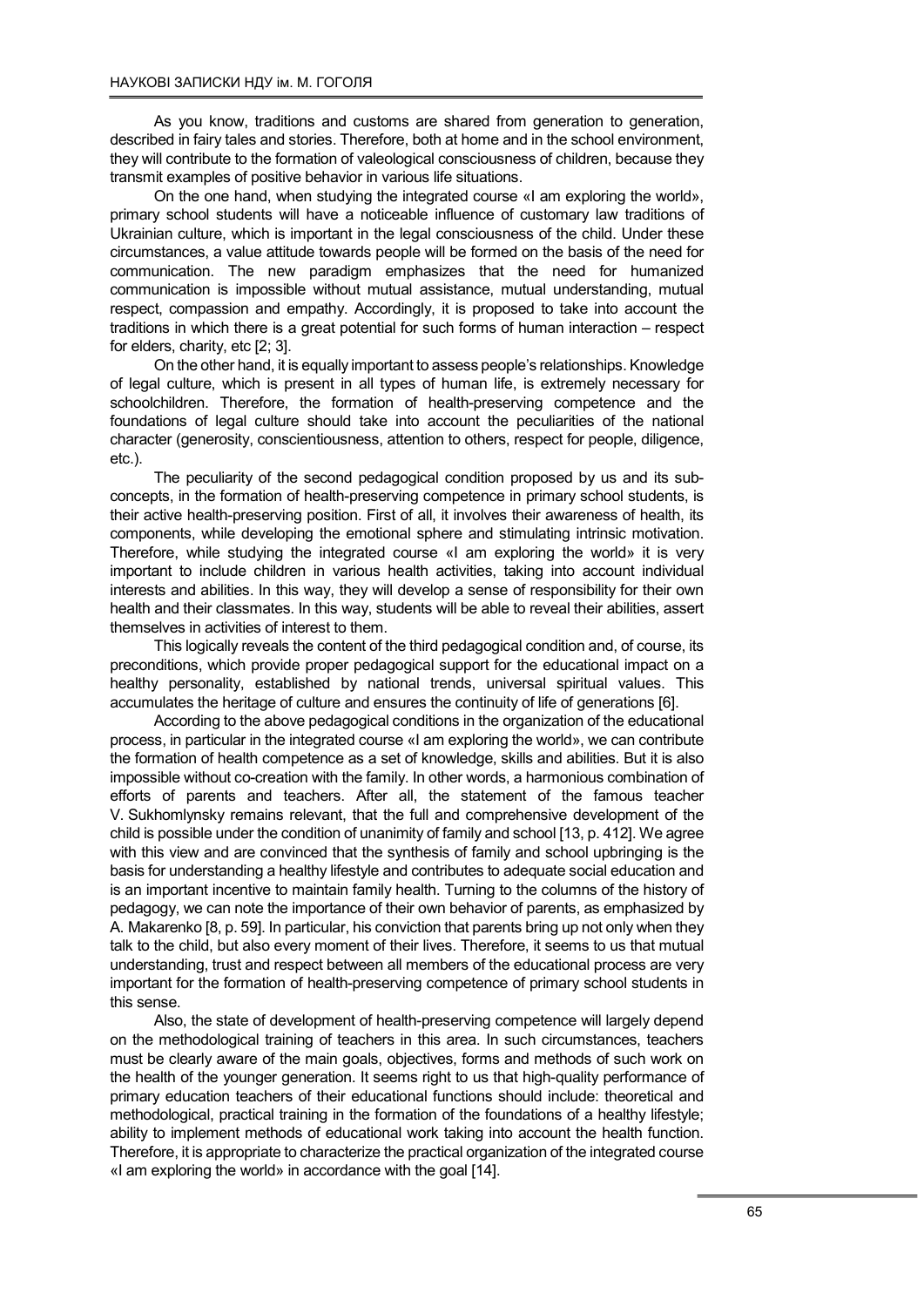Nowadays, the emphasis in the education of the younger generation has changed due to the transition to a new type of humanities and innovation education in Ukraine. Accordingly, there is a need to improve educational programs that will determine the purpose, objectives of education of primary school children, to provide the educational process with modern technical, didactic material, to develop new technologies, use effective methods and techniques of successful educational process.

Younger school age is known to be the age of the initial stage of socialization of the child at the level of the educational institution, as the pedagogical impact on the individual becomes possible at this time. The urgency of solving this problem is that only from an early age can a person be instilled with basic knowledge, skills and abilities for a healthy lifestyle, which will later become an important component of the general culture and affect the formation of health competence. After all, during this period, students, according to G. Kostyuk, A. Khrypov, etc., develop intensively psychophysically, they begin to appreciate each other, physical strength, speed, intelligence, and only then moral qualities.

In these circumstances, the task of educators is to convey to students from the first days of learning that health-preserving competence is a way to acquire skills to preserve, strengthen, use health and care for it; deepening knowledge about one's own health, physical development, the need to lead a healthy lifestyle, safe behavior, the formation of knowledge about health and safety; increasing the level of motor activity; improvement of vital skills, ability to use them in educational and everyday activities; improving the physical, social, mental and spiritual components of health, etc.

We cannot disagree that modern education develops in conditions of instability, when priorities, value orientations, cultural models, etc. change. At the same time, access to information forms a quality educational environment, but the main form of the educational process is still the lesson. Time is restless and the current lesson is very different from the lesson of the last century. In particular, its structure and typology have changed, at the same time it requires significant preparation of the teacher for the lesson in the context of humanization of education. Therefore, lessons from the integrated course «I am exploring the world» should be creative, focused on the development of each student's personality, based on independent activities of students, their self-organization and take place in the form of cooperation between teacher and students [8]. Under these circumstances, the modern lesson, as the main form of education in school, contains the following elements: theme and purpose, actualization of basic knowledge, tasks, motivation of educational and labor activities [1, p. 87]. Modern teachers outline the problems of a modern lesson as follows: content (what to teach?), Purpose (who to teach?), Forms (where and when to teach?), Methods (how to teach?), Tools (with what to teach?), Control and diagnosis (what are the learning outcomes?).

The analysis of scientific and pedagogical research allowed us to identify the main criteria of the modern lesson: opportunities for self-realization of the student, the discovery of new, the creation of educational products, the development of competencies. Therefore, the organization of lessons from the integrated course «I am exploring the world» should focus on the implementation of the competence approach and solve certain tasks (motivation, subjectivity, creativity, information, self-education and creative activity, intensification of educational process, control, self-control, morality, success situations) [1].

Within the new paradigm, the lesson cannot remain monologue, so dialogue dominates. In order to teach children to think, the lesson becomes meta-subject (one that combines the ideas of subjectivity and at the same time super-subjectivity). Taking into account external factors, learning to find compromises, achieving the greatest possible, correlating their own mission with external circumstances, the lessons become socially relevant. Thus, the modern lesson, in particular from the integrated course «I am exploring the world», should be holistic, subject to one idea, which is provided by two components – motivation and generalization. At the same time, the teacher's activity must be clearly structured and planned [11; 12; 14].

In the conditions of introduction of interactive training it is necessary to emphasize one more feature of teaching of a course when group forms and methods of work are applied. The organization of group work should provide the desired result: planning, determining the place and tasks, classification of groups and their location. All this provides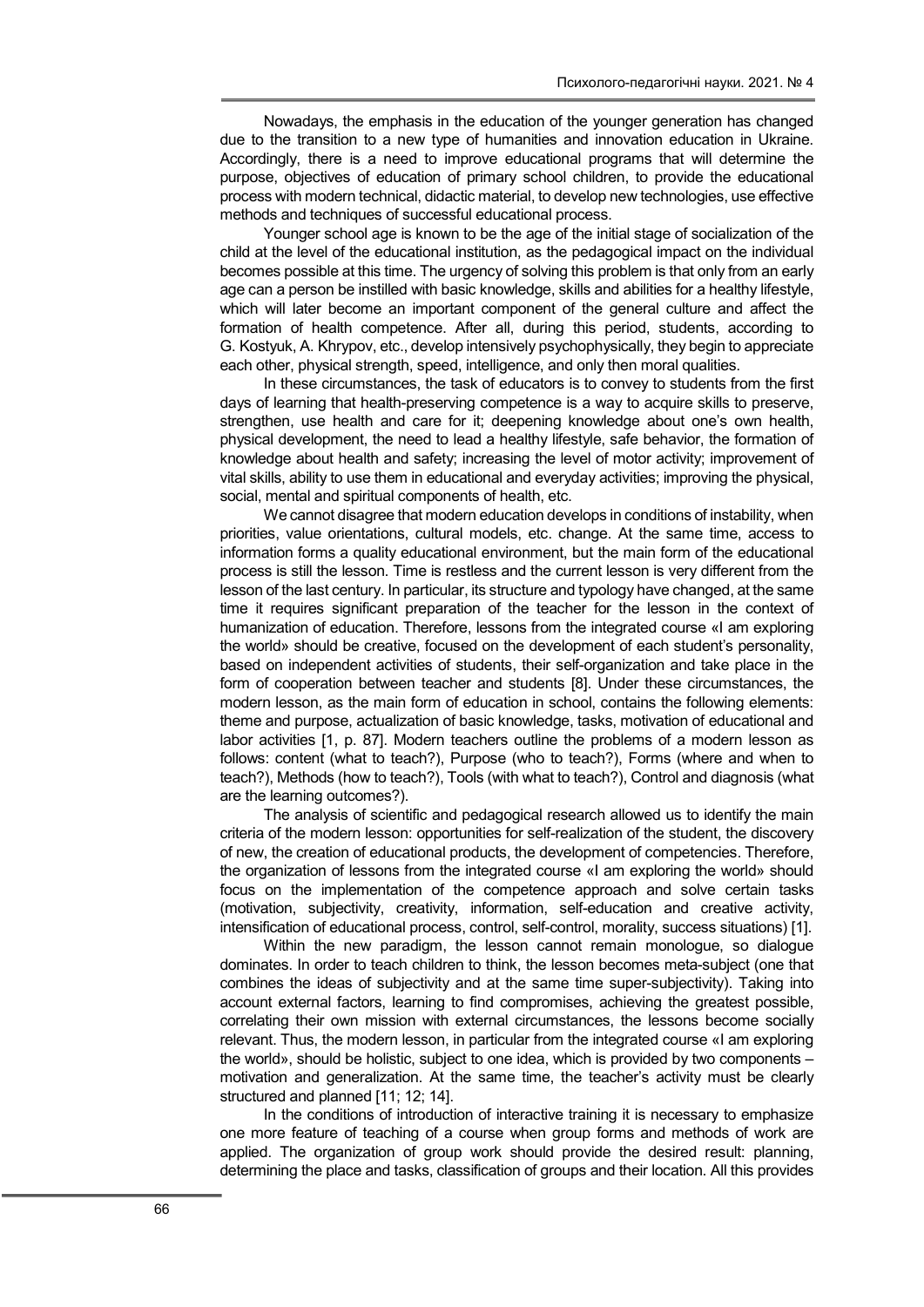interaction between students and makes the teacher's guidance indirect. That is, the teacher acts as an organizer or coach from the beginning to the end of the work (formulates tasks, joint instructions, participates in the evaluation of results). The main principles of forming groups are: creating them at different stages of the lesson; each group acts as long as it is given to perform the proposed task; the group receives a task for a limited time and after its completion reports on the result. Children are grouped in different ways: at will, at random, on a certain basis, at the choice of the leader (captain), at the choice of the teacher. What is important in this regard is the overall assessment of the group, not the individual children. Under such circumstances, students learn to negotiate with each other, regardless of personal interests. However, the teacher must remember that the group lesson has its own structure, which is desirable to follow: the introductory part, group work, the final part. Thus, this form of work is very important for the formation of students' independence and initiative, planning action and the ability to discuss, take responsibility for themselves and the team. For younger students, group work is primarily a game that helps to understand the topic of the lesson, develops critical thinking.

Also at the initial stage of learning, working in pairs is especially effective, because it gives students the opportunity to reflect, exchange ideas with a partner and, as a result, present the results to the class. The positive thing is that such cooperation does not allow to evade tasks. For example: the game «Stranger», «Interview», «Cat and Mouse», «Mutual Questions», «Diary of double notes», «Sun and Cloud», «Bad Habits» and others. It is important when working in pairs to follow a certain algorithm: task proposal, association, distribution of roles, regulation of time for discussion of ideas, time for expression, discussion, time for presentation of ideas [2; 3].

It should be noted that the teacher, in order to implement the tasks of forming the health competence of students, should also use the following forms of organization of the educational process: questionnaires, testing; accounting for students prone to delinquency; days, weeks of health; collective creative work; family holidays, role-playing games, quizzes, excursions; hours of outdoor communication, valeological trainings, debates, discussions, regular updating of wall information, watching videos, using elements of folk pedagogy (proverbs, sayings, folk moving games, etc.), cooperation with parents, etc [4, p. 34].

The main tools for ensuring the integrity, consistency and systematization of work, the relationship of goals, objectives and educational outcomes are the methods of the educational process [6]. According to the concept of the New Ukrainian School, in the process of teaching the integrated course «I am exploring the world» the teacher must rely on some criteria in the optimal selection of teaching methods. Note that there are two main types of methods: as a tool for teachers to perform the educational function (teaching) and as a way of cognitive activity of students (learning). Accordingly, the choice of methods cannot be arbitrary, because it depends on: the general goals and objectives of training, a particular lesson, the content of educational material, etc. We can note that there is no universal classification of methods, because there are many criteria for grouping the existing ones.

It should be noted that the incompetent use of certain forms and methods of teaching can lead to the formation of a kind of pseudo-competencies that can only harm the student. Therefore, it is necessary to be very careful and balanced in the lessons of the integrated course «I am exploring the world», for the effective formation of health competence, it is appropriate to use methods of suggestion, imitation, practice. For example, students are suggested to think about the need to harden from childhood, because it will prevent colds, increase human energy and more.

The educational process of NUS determines the use of certain teaching methods (component methods, certain one-time actions aimed at implementing the requirements of certain methods) [2]. Focusing on the research of domestic and foreign scientists, we will try to identify some methods of organizing an integrated course «I am exploring the world»: techniques of polymodal representation of cognitive information, staging, design, games, reflective, training, heuristic and others. At the same time, the use of art-therapeutic techniques in educational work is gaining popularity, especially with children of primary school age. These can be: color therapy (gives a person a positive energy effect, calms), laughter therapy (relieves stress, lifts the mood), fairy tale therapy (allows you to lose basic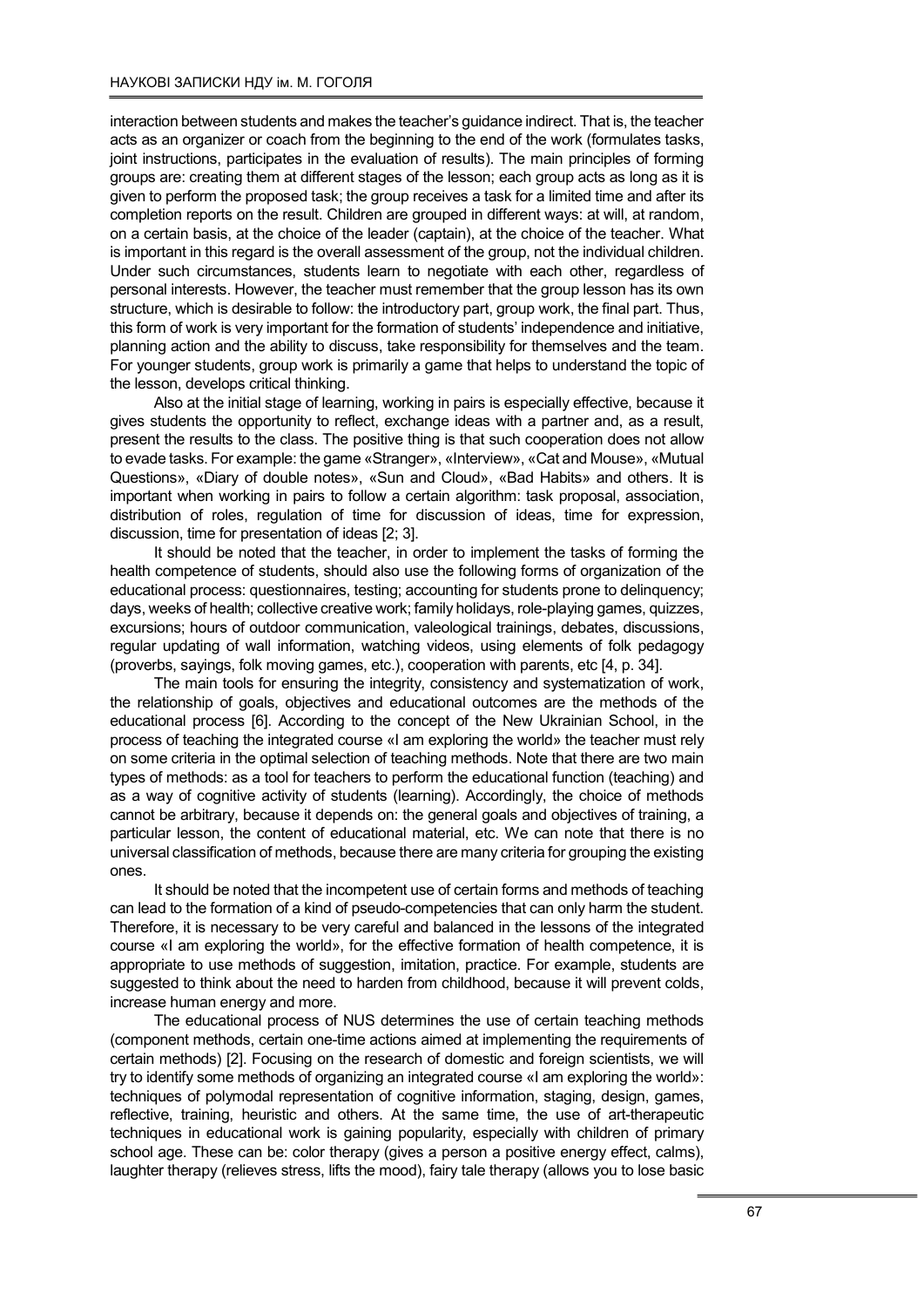life situations in a «protected situation», helps to understand yourself), music therapy (relieves tiredness and adjusts to positive) and others.

M. Epikhina, revealing the peculiarities of teaching the integrated course «I am exploring the world» in the New School, focuses primarily on the pedagogy of partnership. It focuses on learning according to Inguri-based learning. We agree with the views of the scientist and believe that this approach will help solve the problem under study. Therefore, it is appropriate to describe this learning strategy in more detail [3].

Inguri-based learning is an American educational strategy based on students' requests, the main essence of which is to construct knowledge by younger students based on the formulation of their own questions and finding answers to them [3, p. 68]. The positive thing in the application of such a program is that the teacher directs his work so students independently ask questions, conduct research, observe, draw conclusions, formulate and discuss their own ideas, develop creative thinking. That is, it allows to realize the main goal of personality-oriented learning, where the teacher acts as a facilitator, moderator, coach.

Conclusions. Thus, summarizing the above, we note that in the context of our study, the work of the integrated course «I am exploring the world» on the formation of health competence of primary school students is understood as the interaction of teacher and students in the educational institution to expand and deepen knowledge, skills and abilities that children improve during lessons. At the same time, as the development and strengthening of value orientations and motivation of health-preserving behavior, the involvement of students in practical creative activities in the field of health.

We see the educational potential of such cycles in relation to health care in: providing personality-oriented education taking into account the age characteristics of children (needs in play situations, role models, emotional accents, concrete and figurative thinking); supplementing, deepening the system of health-preserving knowledge, worldviews; promoting the creativity and initiative of students and teachers and uniting the efforts of school and family in educating the basics of school health [10].

# Література

1. Воронцова Т. В., Пономаренко В. С. Принципи освіти на основі розвитку життєвих навичок у курсі «Я досліджую світ». Київ: Алатон, 2018. 33 с.

2. Воронцова Т. В., Пономаренко В. С. Нова українська школа: методика навчання інтегрованого курсу «Я досліджую світ» у 1–2 класах закладів загальної середньої освіти на засадах компетентнісного підходу: навч.-метод. посіб. Київ: Алатон, 2019. 128 с.

3. Єпіхіна М. А. Особливості викладання інтегрованого курсу «Я досліджую світ» у новій українській школі в контексті педагогіки партнерства. Науковий вісник ужгородського університету. Серія: «Педагогіка, соціальна робота». Ужгород: Вид-во Ужгородського національного університету. 2019. Вип. 1 (44). С. 67–70.

4. Желєва О. І. Формування навичок здорового способу життя: метод. посіб. Золотоноша, 2014. 147 с.

5. Зубко А. М. Організаційно-педагогічні умови удосконалення навчального процесу в системі підвищення кваліфікації педагогічних кадрів: автореф. дис. … канд. пед. наук. Київ, 2002. 22 с.

6. Інтеграція навчальних предметів в початковій школі як ефективна форма навчання молодших школярів: матеріали інтернет-семінару / уклад. Л. Добровольська, В. Чорновіл. Черкаси: Видавництво КНЗ «Черкаський обласний інститут післядипломної освіти педагогічних працівників Черкаської обласної ради», 2017. 183 с.

7. Компетентісний підхід у сучасній освіті: світовий досвід та українські перспективи. Бібліотека з освітньої політики / під заг. ред. О.В. Овчарук. Київ: К.І.С., 2004. 112 с.

8. Макаренко А. С. Книга для батьків: лекції про виховання дітей. Київ: Радянська школа, 1972. 335 с.

9. Мелега К. П. Сучасні технології здоров'язбереження: навчальний посібн. Ужгород: Говерла, 2018. 200 с.

10. Ніколенко Л. Т. Педагогіка партнерства як умова реалізації завдань розвитку особистості дитини у контексті Нової української школи. Методист. 2018. Т. 6. С. 84-92.

11. Нова українська школа. Типова освітня програма для закладів загальної середньої освіти (1–4 клас), затверджена Колегією Міністерства освіти і науки 22 лютого 2018 року.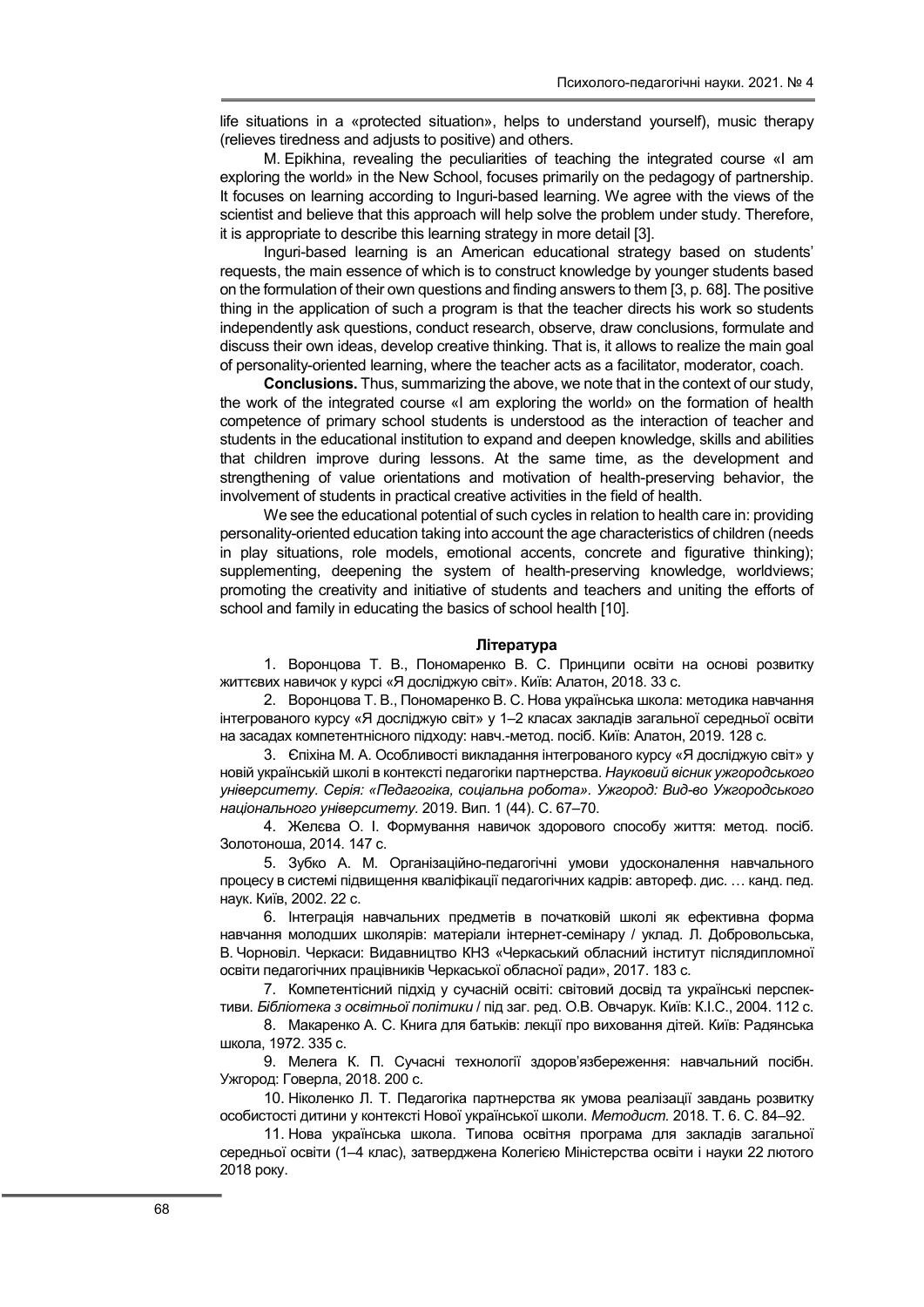12. Нова українська школа: порадник для вчителя / під заг. ред. Бібік Н. М. Київ: ТОВ «Видавничий дім «Плеяди», 2017. 206 с.

13. Сухомлинський В. О. Батьківська педагогіка. Вибрані твори: в 5 т. Київ: Радянська школа. Т. 5. 1976. С. 410–414.

14. Тараненко С. П. Інтеграція навчальних предметів як засіб формування в учнів початкової школи цілісності сприйняття навколишнього світу. URL: http://library.ippro.com.ua.

15. Фіцула М. М. Педагогіка: навч. посіб. 2-ге вид., виправл., доповн. Київ: Академвидав, 2006. 560 с.

16. Яременко О., Вакуленко О., Жаліло Л. Формування здорового способу життя: навч. посіб. Українсько-канадський проект «Молодь за здоров'я» / Укр. ін-т соц. досліджень. Київ, 2000. 232 с.

## **References**

1. Vorontsova, T.V. & Ponomarenko, V.S. (2018). Pryntsypy osvity na osnovi rozvytku zhyttievykh navychok u kursi «Ia doslidzhuiu svit» [Principles of education based on the development of life skills in the course «I explore the world»]. Kyiv: Alaton [in Ukrainian].

2. Vorontsova, T.V. & Ponomarenko, V.S. (2019). Nova ukrainska shkola: metodyka navchannia intehrovanoho kursu «Ia doslidzhuiu svit» u 1–2 klasakh zakladiv zahalnoi serednoi osvity na zasadakh kompetentnisnoho pidkhodu [New Ukrainian school: methods of teaching the integrated course «I explore the world» in 1–2 classes of general secondary education on the basis of the competence approach]. Kyiv: Alaton [in Ukrainian].

3. Eepikhina, M.A. (2019). Osoblyvosti vykladannia intehrovanoho kursu «Ia doslidzhuiu svit» u novii ukrainskii shkoli v konteksti pedahohiky partnerstva [Features of teaching the integrated course "I explore the world" in the new Ukrainian school in the context of partnership pedagogy]. Naukovyi visnyk uzhhorodskoho universytetu – Scientific Bulletin of Uzhgorod University, 1 (44), 67–70. Uzhhorod: Vyd-vo Uzhhorodskoho natsionalnoho universytetu [in Ukrainian].

4. Zhelieva, O.I. (2014). Formuvannia navychok zdorovoho sposobu zhyttia [Formation of skills of a healthy way of life]. Zolotonosha [in Ukrainian].

5. Zubko, A.M. (2002). Orhanizatsiino-pedahohichni umovy udoskonalennia navchalnoho protsesu v systemi pidvyshchennia kvalifikatsii pedahohichnykh kadriv [Organizational and pedagogical conditions for improving the educational process in the system of professional development of teachers]. Extended abstract of candidate's thesis. Kyiv [in Ukrainian].

6. Intehratsiia navchalnykh predmetiv v pochatkovii shkoli yak efektyvna forma navchannia molodshykh shkoliariv [Integration of subjects in primary school as an effective form of education for primary school students]. (2017). L. Dobrovolska, V. Chornovil (Ed.). Cherkasy: Vydavnytstvo KNZ «Cherkaskyi oblasnyi instytut pisliadyplomnoi osvity pedahohichnykh pratsivnykiv Cherkaskoi oblasnoi rady» [in Ukrainian].

7. Ovcharuk, O.V. (Eds.). (2004). Kompetentisnyi pidkhid u suchasnii osviti: svitovyi dosvid ta ukrainski perspektyvy [Competence approach in modern education: world experience and Ukrainian perspectives]. Biblioteka z osvitnoi polityky – Library of Educational Policy. Kyiv: K.I.S. [in Ukrainian].

8. Makarenko, A.S. (1972). Knyha dlia batkiv [A book for parents]. Kyiv: Radianska shkola [in Ukrainian].

9. Meleha, K.P. (2018). Suchasni tekhnolohii zdoroviazberezhennia [Modern health technologies]. Uzhhorod: Hoverla [in Ukrainian].

10. Nikolenko, L.T. (2018). Pedahohika partnerstva yak umova realizatsii zavdan rozvytku osobystosti dytyny u konteksti Novoi ukrainskoi shkoly [Pedagogy of partnership as a condition for the implementation of tasks of child personality development in the context of the New Ukrainian school]. Metodyst – Methodist. Vol. 6, 84–92 [in Ukrainian].

11. Nova ukrainska shkola. Typova osvitnia prohrama dlia zakladiv zahalnoi serednoi osvity (1–4 klas), zatverdzhena Kolehiieiu Ministerstva osvity i nauky 22 liutoho 2018 roku [New Ukrainian school. Typical educational program for general secondary education institutions (grades 1–4), approved by the Board of the Ministry of Education and Science on February 22, 2018] [in Ukrainian].

12. Bibik, N.M. (Eds.). (2017). Nova ukrainska shkola: poradnyk dlia vchytelia [New Ukrainian school: a guide for teachers]. Kyiv: TOV Vydavnychyi dim «Pleiady» [in Ukrainian].

13. Sukhomlynskyi, V.O. (1976). Batkivska pedahohika [Parental pedagogy]. Kyiv: Radianska shkola. Vols 1–5. Vol. 5, 410–414 [in Ukrainian].